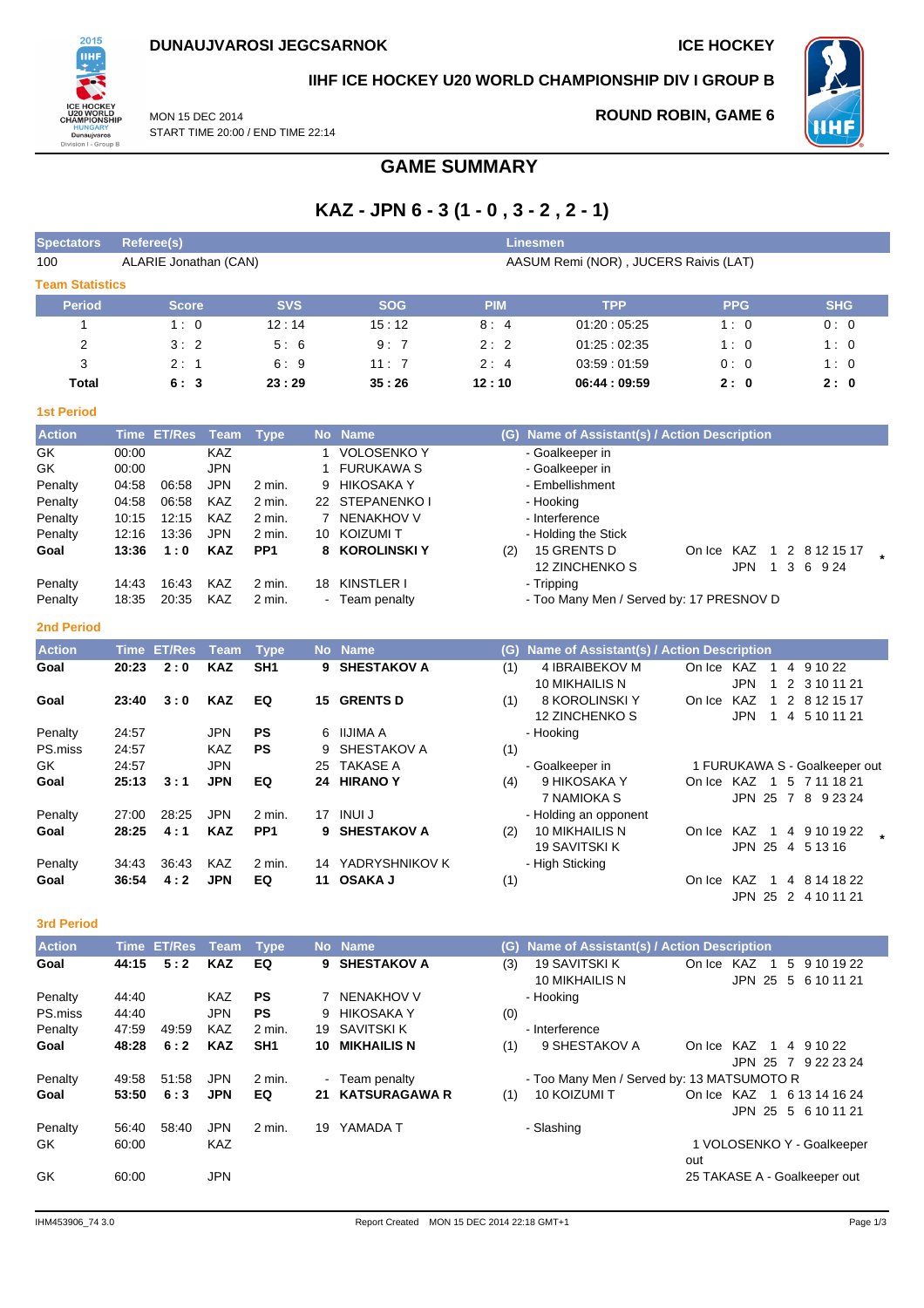

START TIME 20:00 / END TIME 22:14

MON 15 DEC 2014



## **IIHF ICE HOCKEY U20 WORLD CHAMPIONSHIP DIV I GROUP B**



**ROUND ROBIN, GAME 6**

#### **Goalkeeper Records**

#### **Team : KAZ - Kazakhstan Team : JPN - JPN - JPN - JPN - JPN - JPN - JPN - JPN - JPN - JPN - JPN - JPN - JPN - JPN - JPN - JPN - JPN - JPN - JPN - JPN - JPN - JPN - JPN - JPN - JPN - JPN - JPN - JPN - JPN - JPN - JPN - JP**

|  |  |  |  | eam : JPN - Japan |
|--|--|--|--|-------------------|
|--|--|--|--|-------------------|

| No Name           | SOG | SVS | <b>MIP</b> | No Name           | <b>SOG</b> | <b>SVS</b> | <b>MIP</b> |
|-------------------|-----|-----|------------|-------------------|------------|------------|------------|
| VOLOSENKO Yuri    | 26  | 23  | 60:00      | 25 TAKASE Atsushi | 18         | 15         | 35:03      |
| 20 SEVIDOV Valeri |     |     |            | FURUKAWA Shun     |            |            | 24:57      |

#### **Game Statistics**

| Team: KAZ (blue) |                             |          |                |                |                |                |          |                |        |          |                |                      |                        |       |
|------------------|-----------------------------|----------|----------------|----------------|----------------|----------------|----------|----------------|--------|----------|----------------|----------------------|------------------------|-------|
|                  | Head Coach: STARYGIN Sergei |          |                |                |                |                |          |                |        |          |                | <b>Shots on Goal</b> |                        |       |
| <b>No Pos</b>    | <b>Name</b>                 | G        | A              | P              | <b>PIM</b>     | $FO+$          | FO-      | $FO+/-$        | FO%    |          | $\overline{2}$ | $\overline{3}$       | <b>TS</b><br><b>OT</b> | $+/-$ |
| 2 D              | GOROZHANINOV Ilya           | 0        | 0              | 0              | 0              | 0              | 0        | 0              | 0.00   | 0        | 0              |                      | 1                      | $+1$  |
| 8 F              | KOROLINSKI Yevgeni          |          |                | 2              | 0              | $\Omega$       | 0        | 0              | 0.00   | 2        | 1              | 0                    | 3                      | 0     |
| 12 D             | <b>ZINCHENKO Stanislav</b>  | 0        | 2              | $\overline{2}$ | 0              | 0              | $\Omega$ | 0              | 0.00   | 3        | 0              |                      | 4                      | $+1$  |
| 15 F             | <b>GRENTS Dmitri</b>        |          |                | 2              | 0              | 11             | 8        | 3              | 57.89  |          | 1              |                      | 3                      | $+1$  |
| 17 F             | <b>PRESNOV Dmitri</b>       | 0        | $\Omega$       | $\Omega$       | $\Omega$       | 3              |          | $\overline{2}$ | 75.00  | 1        | $\Omega$       | $\Omega$             |                        | $+1$  |
| 4 D              | IBRAIBEKOV Madiar +C        | 0        |                |                | 0              | 0              | 0        | 0              | 0.00   | 0        | 0              |                      |                        | $+1$  |
| F<br>9           | SHESTAKOV Arkadi            | 3        |                | 4              | 0              | 13             | 4        | 9              | 76.47  | 0        | 4              | 3                    | 7                      | $+3$  |
| F<br>10          | MIKHAILIS Nikita (BP)       |          | 3              | 4              | 0              | 1              | $\Omega$ | $\mathbf{1}$   | 100.00 | 2        |                | $\overline{2}$       | 5                      | $+3$  |
| 19 F             | SAVITSKI Kirill +A          | 0        | $\overline{2}$ | $\overline{2}$ | 2              | 0              | 0        | 0              | 0.00   | 0        | 1              | 0                    |                        | $+1$  |
| 22 D             | STEPANENKO Ivan +A          | 0        | 0              | $\Omega$       | $\overline{2}$ | 0              | $\Omega$ | $\Omega$       | 0.00   | 0        | $\mathbf 0$    |                      |                        | $+2$  |
| 5 D              | <b>MEZHEBITSKI Vladimir</b> | 0        | 0              | 0              | 0              | 0              |          | $-1$           | 0.00   | 1        | 0              | 0                    |                        | 0     |
| 7 D              | NENAKHOV Vladislav          | 0        | 0              | $\Omega$       | 2              | 0              | $\Omega$ | 0              | 0.00   | 1        | 0              | 0                    |                        | $-1$  |
| F<br>11          | <b>ASETOV Alikhan</b>       | 0        | $\Omega$       | $\Omega$       | 0              | 1              | $\Omega$ | $\mathbf{1}$   | 100.00 | 2        | $\Omega$       |                      | 3                      | $-1$  |
| F<br>18          | <b>KINSTLER Ivan</b>        | 0        | 0              | 0              | 2              | 9              | 7        | $\overline{2}$ | 56.25  | 0        | 0              | 0                    | 0                      | $-2$  |
| 21 F             | KISELYOV Alexei             | $\Omega$ | 0              | $\Omega$       | $\Omega$       | 0              | $\Omega$ | $\Omega$       | 0.00   | 1        | $\Omega$       | $\Omega$             |                        | $-1$  |
| 6 D              | ALEXANDROV Stepan           | 0        | 0              | $\mathbf 0$    | 0              | 0              | $\Omega$ | 0              | 0.00   | 0        | 0              | 0                    | 0                      | $-1$  |
| 13 F             | STUKALOV Sergei             | 0        | 0              | $\mathbf 0$    | 0              | 0              | $\Omega$ | 0              | 0.00   | 0        | 1              | 0                    |                        | $-1$  |
| 14 F             | YADRYSHNIKOV Kirill         | 0        | 0              | $\Omega$       | $\overline{2}$ | 1              | $\Omega$ | $\mathbf 1$    | 100.00 |          | 0              | 0                    |                        | $-2$  |
| F<br>16          | <b>NEZNAMOV Nikita</b>      | 0        | 0              | 0              | 0              | $\overline{2}$ | 3        | -1             | 40.00  | 0        | 0              | 0                    | 0                      | $-1$  |
| 24 D             | <b>RYSPAYEV Damir</b>       | 0        | 0              | $\Omega$       | $\Omega$       | 0              | $\Omega$ | $\Omega$       | 0.00   | $\Omega$ | $\mathbf 0$    | 0                    | 0                      | $-1$  |
| GK               | <b>VOLOSENKO Yuri</b>       | 0        | 0              | 0              | 0              |                |          |                |        | 0        | 0              | 0                    | 0                      |       |
| GK<br>20         | <b>SEVIDOV Valeri</b>       | 0        | 0              | 0              | 0              |                |          |                |        |          | 0              | 0                    | 0                      |       |
| Total            |                             | 6        | 11             | 17             | 10             | 41             | 24       | 17             | 63.08  | 15       | 9              | 11                   | 35                     |       |

### **Team : JPN (white)**

| $1$ van $1$ vi $1$ (will v |                              |             |   |             |                |             |              |          |       |   |                      |                |           |                         |             |
|----------------------------|------------------------------|-------------|---|-------------|----------------|-------------|--------------|----------|-------|---|----------------------|----------------|-----------|-------------------------|-------------|
|                            | Head Coach: YAMANAKA Takeshi |             |   |             |                |             |              |          |       |   | <b>Shots on Goal</b> |                |           |                         |             |
| <b>No Pos</b>              | <b>Name</b>                  | G           | A | P           | <b>PIM</b>     | $FO+$       | FO-          | $FO+/-$  | FO%   | 1 | $\overline{2}$       | $\overline{3}$ | <b>OT</b> | <b>TS</b>               | $+/-$       |
| 8 D                        | OHBA Dai                     | 0           | 0 | 0           | 0              | 0           | 0            | 0        | 0.00  | 0 | 0                    | 2              |           | $\overline{2}$          | $+1$        |
| 10 F                       | KOIZUMI Tomonari             | 0           |   |             | 2              | 3           | 14           | $-11$    | 17.65 | 0 | 0                    | 0              |           | 0                       | $-1$        |
| F<br>11                    | OSAKA Jo +A                  |             | 0 |             | 0              |             |              | 0        | 50.00 | 1 | 2                    | 0              |           | 3                       | $-1$        |
| F<br>21                    | KATSURAGAWA Ryo (BP)         |             | 0 |             | 0              | 0           |              | -1       | 0.00  |   | 0                    |                |           | $\overline{2}$          | $-1$        |
| 23 D                       | MINOSHIMA Keigo              | 0           | 0 | $\Omega$    | $\Omega$       | $\Omega$    |              | $-1$     | 0.00  | 1 | $\Omega$             | $\Omega$       |           |                         | $\mathbf 0$ |
| 2 D                        | <b>HALLIDAY Jiei</b>         | 0           | 0 | 0           | 0              | 0           | 0            | 0        | 0.00  | 2 | 0                    | 0              |           | 2                       | $\mathbf 0$ |
| 3 D                        | OTSU Yusei                   | 0           | 0 | 0           | 0              | 0           | 0            | 0        | 0.00  | 1 | $\mathbf 0$          | $\Omega$       |           |                         | $-1$        |
| 7F                         | <b>NAMIOKA Shuho</b>         | 0           |   |             | 0              | 0           | 0            | 0        | 0.00  | 1 |                      | 0              |           | $\overline{2}$          | 0           |
| F<br>9                     | HIKOSAKA Yu +A               | $\mathbf 0$ |   |             | $\overline{2}$ | 12          | 9            | 3        | 57.14 | 0 |                      |                |           | $\overline{\mathbf{c}}$ | 0           |
| 24 F                       | HIRANO Yushiroh +C           |             | 0 | 1           | $\Omega$       | $\mathbf 0$ | $\mathbf{0}$ | $\Omega$ | 0.00  | 1 | 2                    | $\Omega$       |           | 3                       | $\mathbf 0$ |
| 4 D                        | <b>HAYATA Seiya</b>          | 0           | 0 | 0           | 0              | 0           | 0            | 0        | 0.00  | 0 | 0                    | 0              |           | 0                       | 0           |
| D<br>5                     | <b>ARAI Yohei</b>            | 0           | 0 | 0           | 0              | $\mathbf 0$ | $\mathbf{0}$ | $\Omega$ | 0.00  | 0 | $\mathbf 0$          | $\Omega$       |           | 0                       | $-1$        |
| 15 F                       | SAKAMOTO Hayate              | 0           | 0 | 0           | 0              | 0           | 0            | 0        | 0.00  | 0 | 0                    | 0              |           | 0                       | 0           |
| 17 F                       | <b>INUI Junya</b>            | 0           | 0 | $\Omega$    | $\overline{c}$ | 0           | 0            | 0        | 0.00  | 0 | 0                    |                |           |                         | $\mathbf 0$ |
| 22 F                       | NAKAYASHIKI Yushi            | $\mathbf 0$ | 0 | 0           | 0              | 5           | 8            | $-3$     | 38.46 | 3 | 1                    | 0              |           | 4                       | $-1$        |
| 6 D                        | <b>IIJIMA Akira</b>          | 0           | 0 | 0           | 0              | 0           | 0            | 0        | 0.00  | 1 | 0                    | 0              |           |                         | 0           |
| 13 F                       | MATSUMOTO Rikiya             | 0           | 0 | $\Omega$    | 0              | $\mathbf 0$ | $\Omega$     | 0        | 0.00  | 0 | 0                    | $\Omega$       |           | 0                       | $\mathbf 0$ |
| F<br>16                    | <b>MIURA Yuki</b>            | 0           | 0 | $\Omega$    | 0              |             | 2            | $-1$     | 33.33 | 0 | 0                    |                |           |                         | 0           |
| 18 F                       | SATO Kohei                   | $\mathbf 0$ | 0 | 0           | 0              | 2           | 5            | $-3$     | 28.57 | 0 | 0                    | 0              |           | 0                       | $\pmb{0}$   |
| 19 F                       | YAMADA Taiga                 | $\Omega$    | 0 | $\Omega$    | 2              | 0           | $\mathbf{0}$ | $\Omega$ | 0.00  | 0 | $\Omega$             |                |           |                         | $\mathbf 0$ |
| GK                         | <b>FURUKAWA Shun</b>         | 0           | 0 | 0           | 0              |             |              |          |       | 0 | 0                    | 0              |           | 0                       |             |
| GK<br>25                   | <b>TAKASE Atsushi</b>        | 0           | 0 | $\mathbf 0$ | $\mathbf 0$    |             |              |          |       | 0 | 0                    | $\mathbf 0$    |           | 0                       |             |
|                            |                              |             |   |             |                |             |              |          |       |   |                      |                |           |                         |             |